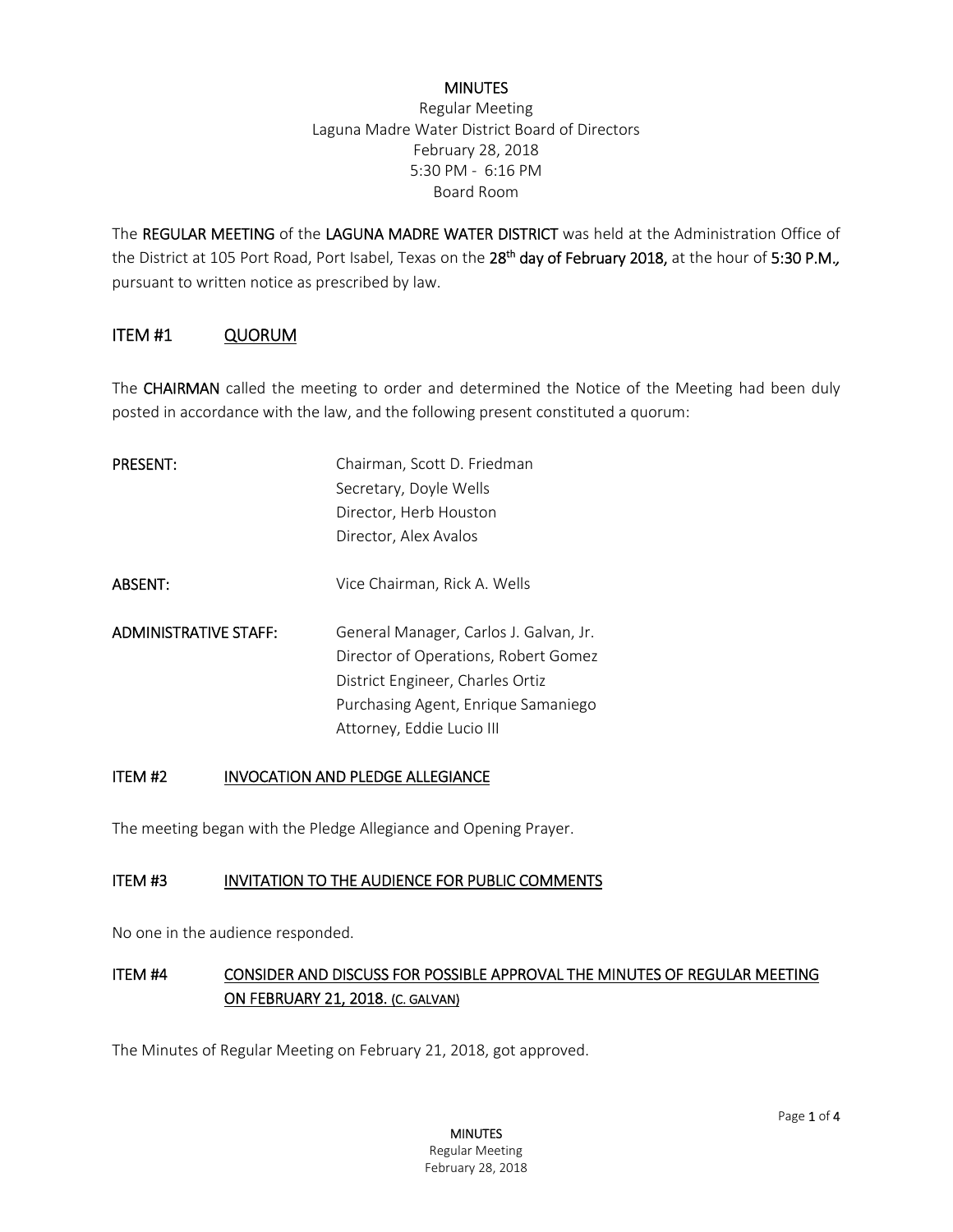H. HOUSTON made a motion to approve, seconded by A. AVALOS. MOTION CARRIED UNANIMOUSLY.

# ITEM #5 CONSIDER AND REMOVE FROM THE TABLE THE FOLLOWING ITEM TABLED AT THE REGULAR MEETING ON FEBRUARY 21, 2018:

#### CONSIDER AND APPROVE THE PURCHASE OF A MINI-EXCAVATOR.

The BOARD agreed to remove the item from the table for discussion. A. AVALOS made a motion, seconded by D. WELLS. MOTION CARRIED UNANIMOUSLY.

#### ITEM #6 CONSIDER AND APPROVE THE PURCHASE OF A MINI-EXCAVATOR. (R. GOMEZ)

The item was tabled and deferred to the next regularly scheduled meeting on March 14, 2018.

H. HOUSTON made a motion to table, seconded by A. AVALOS. MOTION CARRIED UNANIMOUSLY. TABLED.

# ITEM #7 CONSIDER AND DISCUSS FOR POSSIBLE APPROVAL THE JOB DESCRIPTION FOR THE PURCHASING AGENT POSITION. (C. GALVAN)

H. HOUSTON made a motion to approve, seconded by A. AVALOS. MOTION CARRIED UNANIMOUSLY.

## ITEM #8 CONSIDER AND DISCUSS FOR POSSIBLE APPROVAL THE DEPOSITORY CONTRACT WITH IBC BANK (RESOLUTION NO. 157-02-18). (C. GALVAN)

The **BOARD** agreed to the Depository Contract with IBC Bank and approved through a Resolution.

H. HOUSTON made a motion to approve, seconded by A. AVALOS. MOTION CARRIED UNANIMOUSLY.

## ITEM #9 CONSIDER AND DISCUSS FOR POSSIBLE APPROVAL THE AGREEMENT FOR INVESTMENT ADVISORY SERVICES WITH VALLEY VIEW CONSULTING L. L. C. (C. GALVAN)

The BOARD agreed to approve a one-year extension with Valley View Consulting.

H. HOUSTON made a motion to approve, seconded by A. AVALOS. MOTION CARRIED UNANIMOUSLY.

## ITEM #10 CONSIDER AND DISCUSS FOR POSSIBLE APPROVAL THE PROCUREMENT OF MATERIAL FOR LAGUNA VISTA WASTEWATER TREATMENT PLANT FENCE REPAIR. (E. SAMANIEGO)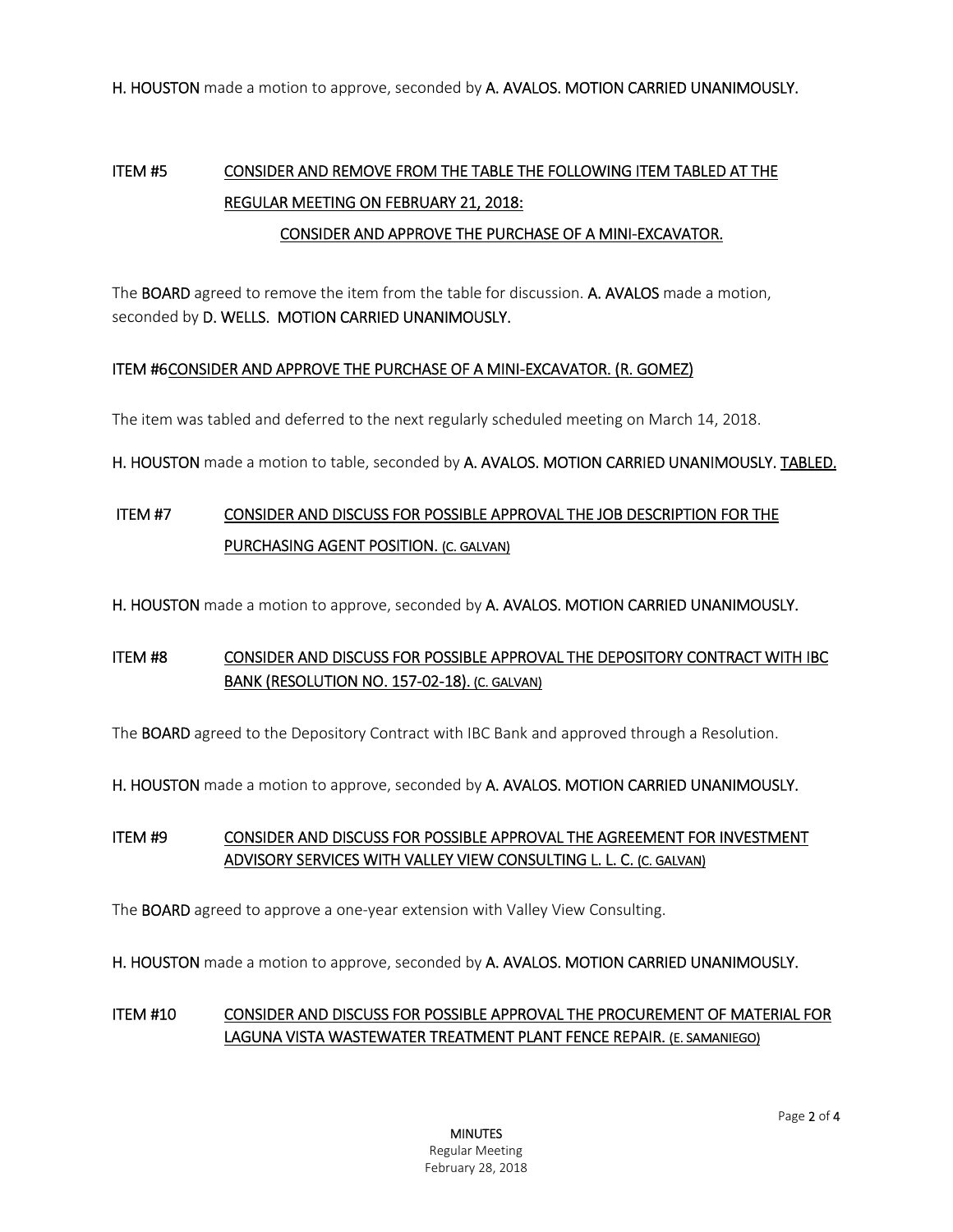The BOARD agreed on the lowest bid from Hurricane Fence Company for \$6,111.26 for material to replace a corroded chain link fence at the Laguna Vista Wastewater Treatment Plant. The District will do the labor.

D. WELLS made a motion to approve, seconded by A. AVALOS. MOTION CARRIED UNANIMOUSLY.

## ITEM #11 CONSIDER AND DISCUSS FOR POSSIBLE APPROVAL SELECTION OF AN ENVIRONMENTAL FIRM FOR GEOTECHNICAL SERVICES AND GROUNDWATER MONITORING, SAMPLING, & ANALYSIS. (C. ORTIZ)

The document was tabled and deferred to the next regularly scheduled meeting on March 14, 2018.

A. AVALOS made a motion to approve, seconded by H. HOUSTON. MOTION CARRIED UNANIMOUSLY. TABLED.

## ITEM #12 CONSIDER AND DISCUSS FOR POSSIBLE APPROVAL THE SUBMISSION OF TEXAS WATER DEVELOPMENT BOARD'S PROJECT INFORMATION FORM FOR FY2019 CLEAN WATER STATE REVOLVING FUND FOR LONG ISLAND VILLAGE WASTEWATER COLLECTION SYSTEM IMPROVEMENTS. (C. ORTIZ)

Discussion and questions occurred, and the BOARD agreed on the submission of Texas Water Development Board's Project Information form for Long Island Village Wastewater Collection System Improvements.

H. HOUSTON made a motion to approve, seconded by A. AVALOS. MOTION CARRIED UNANIMOUSLY.

## ITEM #13 CONSIDER AND DISCUSS FOR POSSIBLE APPROVAL THE SUBMISSION OF TEXAS WATER DEVELOPMENT BOARD'S PROJECT INFORMATION FORM FOR FY2019 DRINKING WATER STATE REVOLVING FUND FOR LONG ISLAND VILLAGE WATER DISTRIBUTION SYSTEM IMPROVEMENTS. (C. ORTIZ)

H. HOUSTON made a motion to approve, seconded by A. AVALOS. MOTION CARRIED UNANIMOUSLY.

## ITEM #14 CONSIDER AND DISCUSS FOR POSSIBLE APPROVAL THE FINANCIAL STATEMENTS FOR JANUARY 2018. (R. GOMEZ)

R GOMEZ reported for January 2018 is a little less than last year, will get caught up in Sring Break. The Revenue Year to Date showed a total of \$2,628,832.97, with Total Expenditures Spent \$2,731,322.00, and Total Expenses over Revenue \$102,489.03. Discussion and questions ensued.

H. HOUSTON made a motion to approve, seconded by D. WELLS. MOTION CARRIED UNANIMOUSLY.

**MINUTES** Regular Meeting February 28, 2018